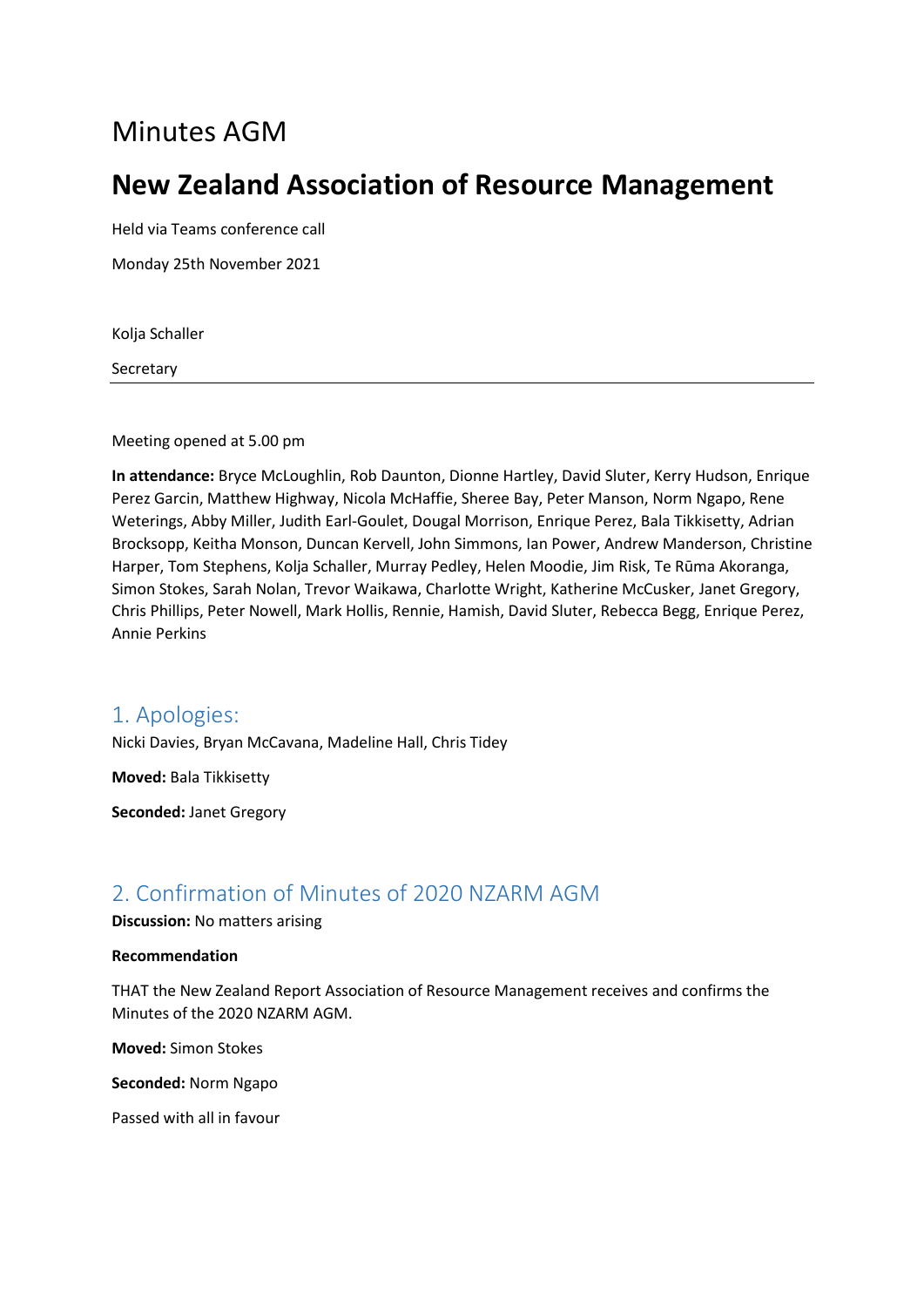# 3. President's Annual Report 2021

It is hugely disappointing that we are not having our AGM at our conference for the second year in a row. The theme of the last NZARM conference (Northland 2019) "change at pace and scale" turned out to be a wise insight into the trajectory of the world from that point onwards. The change is coming at pace and at scale and while there is a temptation to hunker down and wait for normality to resume, it is clear that the new normal is change.

This is evident in the natural resources space in New Zealand right now. Some of the foundational pieces of resource management are changing. In particular, the wholescale RMA changes and the Overseer review. While neither is surprising, we have gotten used to working around/within their constraints, it is unsettling as the RMA and Overseer have dictated how many of us at NZARM have worked for our entire careers.

There has been a raft of freshwater and climate change policy discussion documents that have come across many of our desks recently for comment and there is an eagerly awaited biodiversity policy, sitting on the horizon. There are activists on every side, wanting more trees or less trees, more farming or less farming, more rules or less rules, the messages are conflicting. More experienced NZARM members, who helped to usher in these policies, implementation tools, and their predecessors, have found that while change has always been constant it is certainly accelerated right now.

Some of the change goes against the grain of our soil conservation roots. We know that slow change is good change, is permanent change. I liken it to the country having undertaken a large-scale native riparian planting project and we have bitten off a few hundred more km than we should have. It might feel like a rush at the start and a shambles organising plants, and spot spraying and planters but it doesn't have to fail. We know the basics, we can plant well, we can sort out irrigation if we need it. We can follow up over the years and fill in any blanks, we can chuck some poles in to stabilise the corners. It's going to be hard work, but the end product is going to be amazing and as we drive past in the following decades, we will be proudly pointing it out to our families.

We need to be comfortable with change, bring people on board and get on with making it a success. As NZARM members we are the right people to be helping with this. It is our role as resource managers to step up and help achieve stability again by embracing this changing environment.

NZARM itself is going through a period of change and growth, the exec got a clear steer at the previous two AGMs that this was needed to remain relevant. This year has seen some big changes. The appointment of a CEO and investment of savings into this role was a risky move. However, as evidenced in Matt's CEO report, the amount of work we can get done with a dedicated resource is phenomenal and was needed to bring us out of our rut. NZARM has been able to deliver on some of our basic service offerings such as Broadsheet. Matt has also brought about a change in tack for bringing in funding streams through partnership, this additional funding and resource allows us to do more.

Matt's work with our stakeholders, in particular Auckland Council, has enabled the reinvigoration of the Resource Management Certification. This has also been supported by the Land Managers Special Interest Group. I am particularly excited about the new RMC which is described more in the CEO report. Through the RMC NZARM is well placed to help New Zealand achieve the change at scale and pace.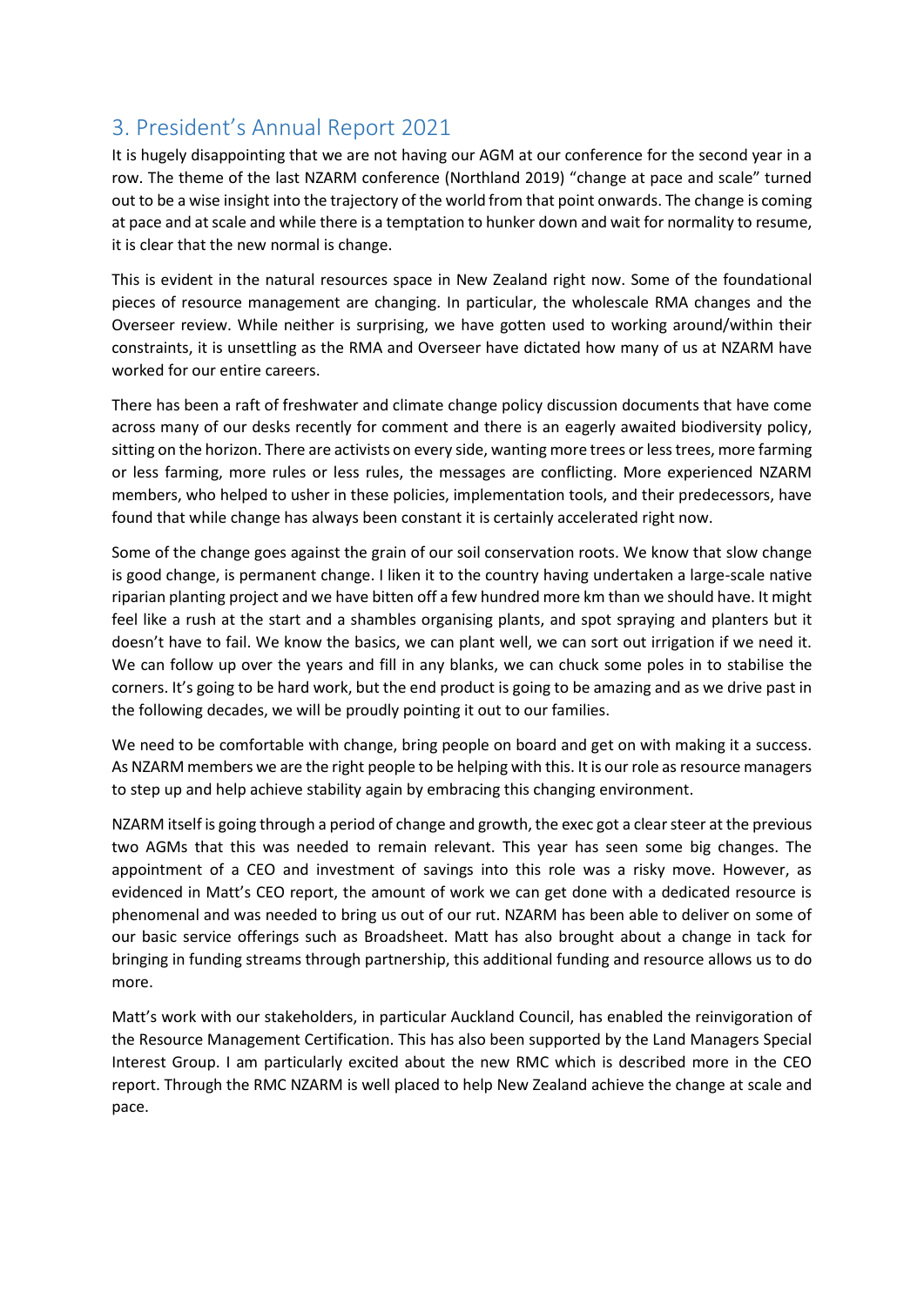This year we also lost our long-term secretariat service provider Groundwork Associates. Annie and team; we appreciate the hard work you have put into NZARM over the years. We are fortunate to have Annie remaining on as an NZARM member.

Thank you to our NZARM members, both long term and the new recruits. With the new momentum and changes that are happening you can expect to be seeing more value for your membership. If you have any comments or suggestions, please feed them through to me. The executive will also be developing the ways in which members can work alongside the executive, as has happened historically.

A successful planting project is only as good as the crew you have putting the trees in. My fellow NZARM executives are a fantastic crew to work with. The executive are all volunteers and have been really prepared to put in the mahi this year and some long hours. As a result NZARM is moving at pace and scale as well. Thank you team: Kolja, Jim, Kerry, Peter, Richard, Matt, and Sheree. I am really looking forward to having a beer with you all to celebrate the leaps we have taken recently. Special mention must also go to Dougal Morrison and Louise Askin who joined us as part of the 2021 conference committee and have done a stellar job, we look forward to seeing the fruits of their labour in 2022.

Lastly, I would like to thank our valued partners who have come on board to work alongside us in our new Resource Management Partnership Programme. It is great to have so much support for the programme in these early days. I am looking forward to seeing you all at the conference and working with you closely in the future:

- Manaaki Whenua Landcare Research
- Ballance Agri-nutrients
- QCONZ
- Eagle technology
- WSP
- Simon Stokes Consultancy

I will leave you with this whakataukī which speaks of perseverance and not letting obstacles get in the way of our goals. "*Whāia te iti kahurangi, ki te tuohu koe, me he maunga teitei*" (Seek the treasure that you value most dearly, if you bow your head, let it be to a lofty mountain).

Nicola McHaffie

NZARM President

**Discussion:** Well done to NZARM Exec from Norm Ngapo. Noted full support of NZARMs direction particularly with appointment of CEO. Seconded by Dougal Morrison.

#### **Recommendation**

THAT the New Zealand Report Association of Resource Management receives the Presidents Annual Report 2021.

**Moved:** Nicola McHaffie

**Seconded:** Dougal Morrison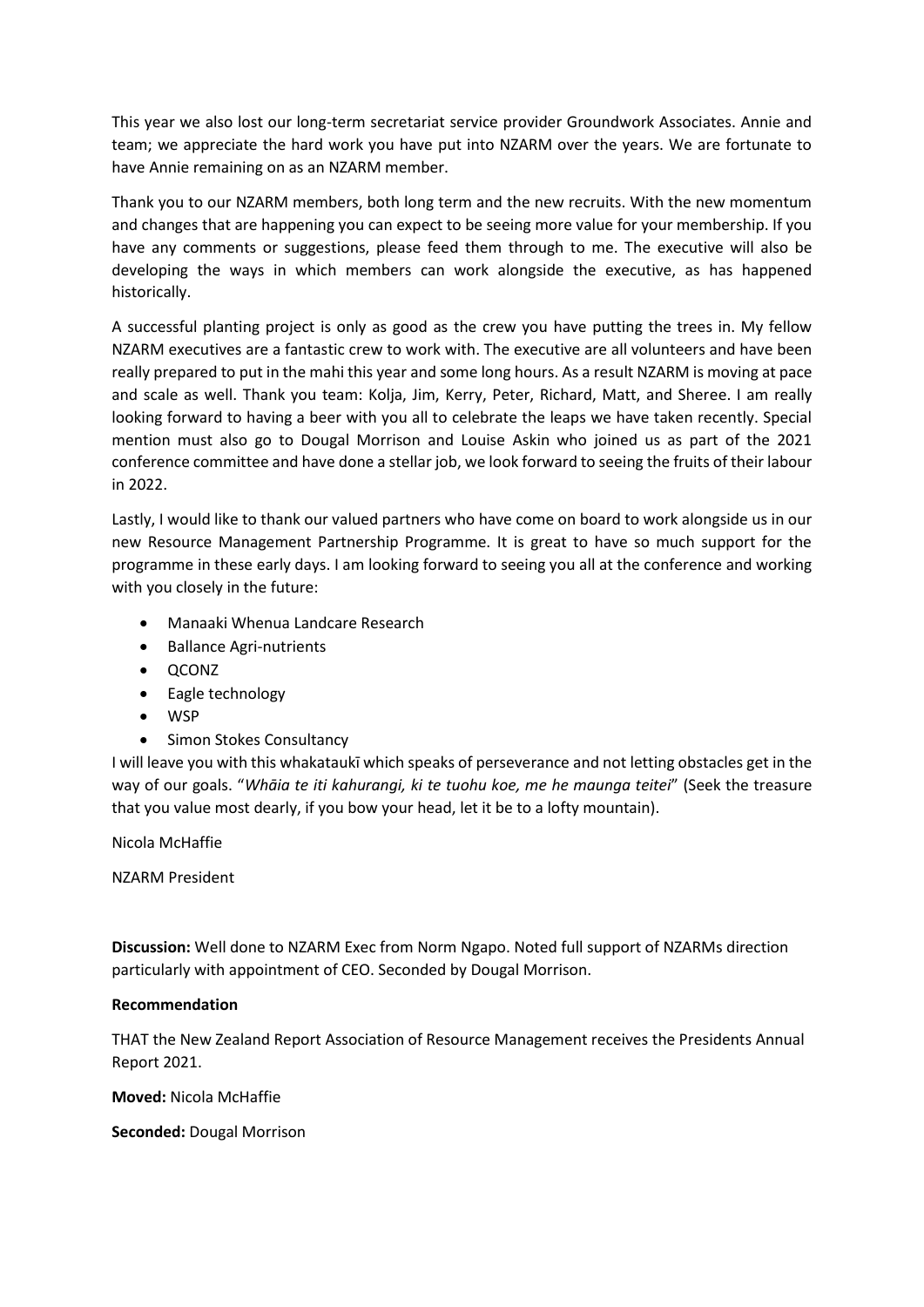# 4. Treasurer's Annual Report for the 2020 financial year

My report addresses the New Zealand Association of Resource Management (NZARM) financial year 1 January 2020 to 31 December 2020 as reviewed by Campbell and Campbell Accounting Consultants and addresses for members' information our current position for the 2021 financial year. The Auditor's Report for 2020 is attached to this Agenda for discussion.

For Members information attached to this Agenda are:

- 1. The Auditor's report for 2020; this includes the NZARM annual financial statement for 2020
- 2. Balance Sheet from 1 January to 31 October 2021
- 3. Profit and Loss statement from 1 January 2020 to 31 October 2021

#### **Income Overview of 2020 financial year**

- 1. Total income at 31.12.20 was \$17,173 (down from \$23,006 in 2019).
- 2. Income from membership fees totalled \$15,000.
- 3. Interest from term deposits was \$1,123.
- 4. Advertising \$1,050.

Income from sources outside of membership continue to provide important alternative income sources, particularly in a year where there is no conference income. The 2020 NZARM conference was not able to be held due to Covid-19 settings, this resulted in a significant reduction in income for the 2020 financial year. Over previous year's, conference profits have been and will continue to be in future years an important income stream for the organisation. Due to the current 2021 Covid-19 situation and the decision to postpone the 2021 Wellington conference until February 2022 will impact income in the 2021 year. We expect next year's Wellington based conference will break even and as an Executive there is the expectation that conferences will at least break even in future years.

#### **Expenditure Overview of 2020 financial year**

- 1. Total expenditure at 31.12.20 was \$25,048 (up from \$21,742 in 2019).
- 2. Secretariat costs \$6,555.
- 3. Subscription and cloud services \$1,898.
- 4. Auditor fees \$1,662.
- 5. National coordinator services \$11,600

In addition to the above, other areas of expenditure were Broadsheet costs of \$1,080 (plus postage & stationary of \$195) and website related costs of \$1,380, which although significant areas of expenditure continue to offer benefit.

As detailed in the attached Auditors financial review for 2020, the review fees are again similar to the previous year due to the undertaking of a review rather than an audit as undertaken last in the 2015 financial year. This continues to enable significant savings to be maintained within this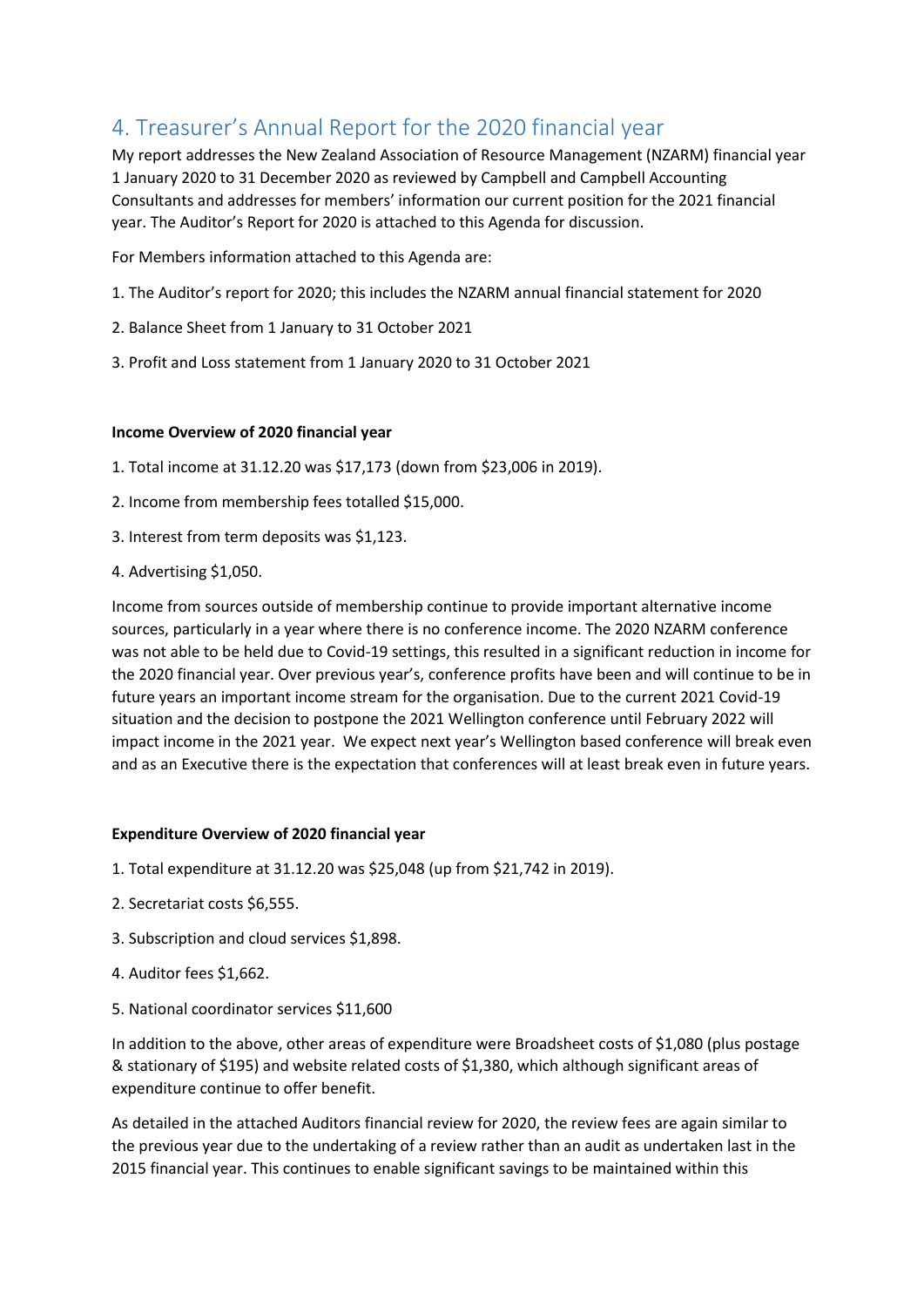expenditure item as compared to audit services which incur a higher cost. To continue to benefit from savings in this area of expenditure a financial review will be undertaken on an annual basis (as per the 2016 AGM motion) with a full audit only undertaken should there be a specific need.

#### **Treasurer's Comments**

The 2020 year resulted in an operating deficit (before tax) of \$7,910 as compared to the previous year's operating surplus of \$1,085. The predominant contributing factor to the operating deficit, was no income received from annual conference proceeds, as compared to previous years.

Maintaining the association in a positive overall financial position for 2020 has again been the executive's goal, which sees the association to continue to remain in an overall healthy financial state. With the 2020 deficit the association's closing balance is down on the 2019 closing balance. The 2020 year saw an opening balance of \$123,770, with a closing balance for the 2020 financial year of \$115,860. Surpluses over recent years have allowed for re-investment back into the organisation. Such investment has predominately been in the recent employment of the National coordinator, 2020 and the now CEO position 2021.

The executive continues to be mindful of costs over the 2020 and current financial year. Overall expenditure was slightly up on the previous year, largely due to the co-ordinator position with many other items slightly down or similar. Reductions in expenditure were achieved where possible across several items in 2020, such as executive expenses, website costs and secretarial services. In addition, the move towards electronic distribution of the board sheet, has allowed for continued savings in this area associated with printing and postage, which will help off-set the increased cost of editing.

Overall expenditure for the 2020 year was \$25,048 up \$3,306 on the previous year. The overall increase in 2020 expenditure was largely due to the appointment of the National co-ordinator position. Other areas of increased expenditure where related to, regional events and slight increases in subscription and accounting service expenses. The investment into the redevelopment of the website (spread across three years) saw the final payment in the 2020 year, which has provided a more modern and user-friendly offering to NZARM members and management of NZARM resources.

As compared to recent years the single biggest cost is now the National co-ordinator position in the 2020 financial year with secretarial services the other significant area of expenditure. The executive has worked closely with groundworks and the National co-ordinator to ensure costs are managed to a practical level. Since 2008 the secretariat duties have been carried out by Groundwork Associates (Hamilton based), they continue to provide this service in 2020. This involves membership updates, financial assistance to the treasurer, general administrative and secretarial duties to assist the secretary. Secretariat costs have remained steady over recent financial years, typically ranging between \$6,000 and \$10,000, with 2020 again within this range. Differences in costs from year to year are largely due to the work-load Groundwork Associates is asked to perform. While the secretariat provides a valuable service in undertaking many day-to-day activities the executive is mindful of minimising the work-load Groundworks is asked to perform as much as is practical with the 2020 year resulted in slightly lower costs compared to the previous year. Overall, the NZARM Executive believes this area of expenditure continues to be money well spent with up-to-date membership and financial information on hand, allowing the Executive to access real-time financial and membership information, extract financial summaries, while also dealing with day-to-day activities that would otherwise require more administrative time by executive members.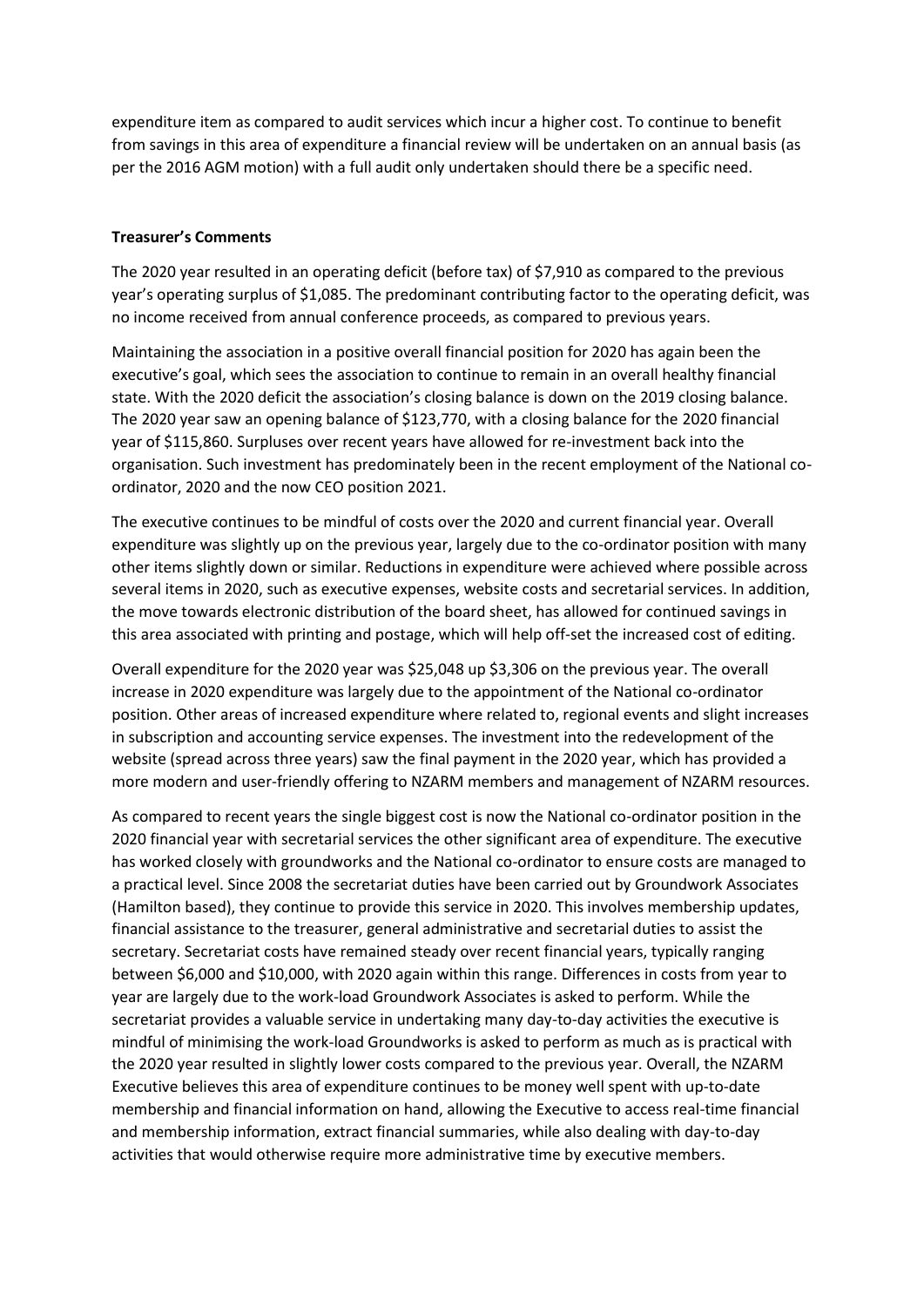Current membership fees of \$100, (discounted to \$70 for early payment) along with other forms of income have typically provided appropriate finances to cover costs keeping the organisation in a healthy financial state, while providing sufficient finances to cover additional expenses that the organisation has encountered in recent years. This has put the organisation in a position where-by it has had ability to re-invest back into the organisation from reserve funds, principally through the appointment of the National co-ordinator position and now CEO in 2021 to drive future growth of the organisation. As a result, projected revenue for the 2021 year is not forecast to cover costs of the organisation for the current financial year. This is due to, two key areas, the first, again no conference income and the second the appointment of the now CEO position. The deficit for 2021 is not unbudgeted as it has been budgeted to utilise accumulated reserves generated from recent year end profits to fund this position initially in year 1. It should be noted that the objective is for the position to be self-funding in future years from the generation of additional revenue streams. As of November 1<sup>st,</sup> 2021, the term deposit continues to be maintained at \$45,000 providing an income of \$1,123 (including the business on-line call account) for 2020. With the continuation of low interest and investment rates, a similar level of interest revenue can be expected for the 2021 year.

At present the 2021 year's income remains behind expenditure, but as mentioned a deficit is forecast for year-end 2021. Current membership is around 300 members in total. We currently have around 55 (vs 53 members last year) in fee arrears (November 1st) similar to this time last year, with these members having been notified. It should be noted that subs have continued to come in relatively slowly over the past few years. This requires additional expense and time in sending reminders, with those members un-paid for-going the subscription discount for 2021. NZARM relies on subs to run the organisation, it is therefore important that subs are paid in a timely manner as possible, to ensure administrative costs are managed efficiently as possible. I would again remind all members to take advantage of the subs discount for prompt payment or consider organising automatic payment with the secretariat service, in addition subs can be paid via credit card making for ease of payment.

Systems for membership management are appropriate and we can easily track membership status. It is anticipated that subscription income will be similar to the previous year, with around \$15,000 -\$18,000 expected to be reached for the 2021 financial year.

Jim Risk

NZARM Treasurer

**Discussion:** Nicola McHaffie thanks Jim for work as NZARM Treasurer and for ongoing support and council on the Exec committee.

#### **Recommendation**

That the New Zealand Association of Resource Management receives the Treasurers Annual Report 2020, for the 1 January 2020 to 31 December 2020 financial year.

**Moved:** Nicola McHaffie

**Seconded:** Kolja Schaller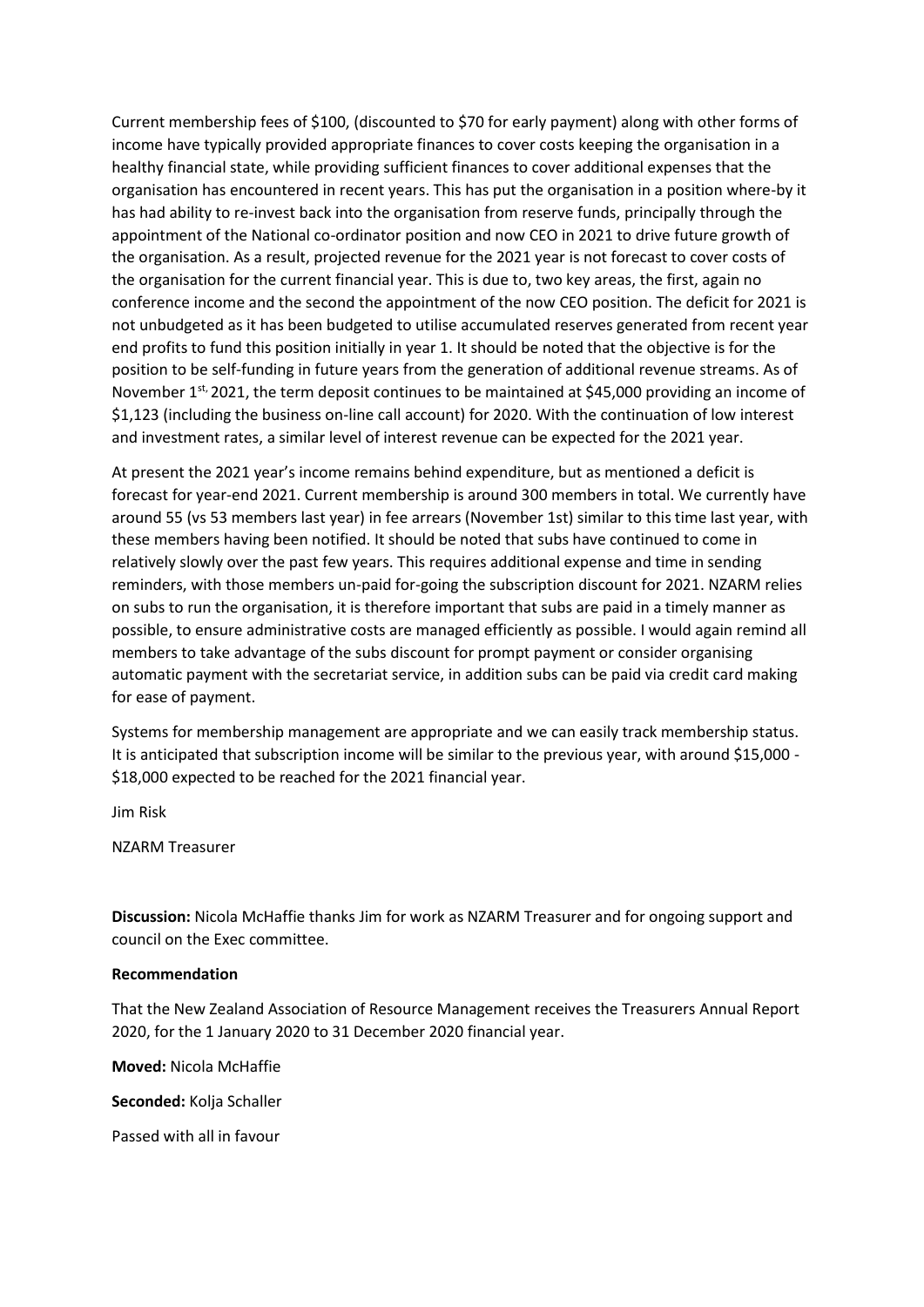# 5. Auditors Report/Appointment of Auditor

#### **Recommendation:**

That the New Zealand Association of Resource Management:

- 1. Receives the Auditor's Report for 2020 and
- 2. Elects current Auditor, Mark Campbell, to review NZARM's 2021 accounts.

**Moved:** Jim Risk

**Seconded:** Dougal Morrison

Passed with all in favour

# 6. NZARM CEO Report 2021

This report addresses the New Zealand Association of Resource Management (NZARM), period since appointing Matt Highway as CEO from  $1<sup>st</sup>$  June 2021 to  $1<sup>st</sup>$  November 2021.

#### **1. Summary**

The CEO position started in June 2021 as a contracted service to Matt Highway from Element Environmental Ltd. The appointment was tasked with: a) bring NZARMs core mechanisms for membership value up to speed, such as the NZARM magazine (broadsheet), the annual conference and the website and b) accelerate longer term value to members through the capability programme (currently called the resource management certificate [RMC]) and increase NZARMs profile through delivery of contracted services.

Through this position, NZARM has secured and delivered on three contracted projects, is building a new RMC system with partners at regional council and MfE, has brought in partners and sponsors, and ensured NZARMs baseline service offering to members has been accomplished through delivery of regular magazines, newsletter and website updates.

#### **2. Introduction**

The New Zealand landscape for resource management is rapidly changing. As resource managers we have never been so busy, our skills more in need and the pressure so great.

NZARM was feeling this pressure too. The executive committee were feeling the pressure to support its members through a time of change and uncertainty. The initial attempt to address this challenge was to appoint a coordinator in early 2020 NZARM to support NZARM and grow its value to members.

This part time role was filled for just over 1 year, with the coordinator resigning in April 2021. This provided a vacancy and opportunity for a new position to be filled in June 2021. The executive decided to lift the profile of this role further and for the first time appointed a CEO to represent NZARM and its members. Matt Highway - Director of Element Environmental Ltd was contracted to fill this position.

#### **3. CEO Position Overview June – November**

The CEO position was tasked with: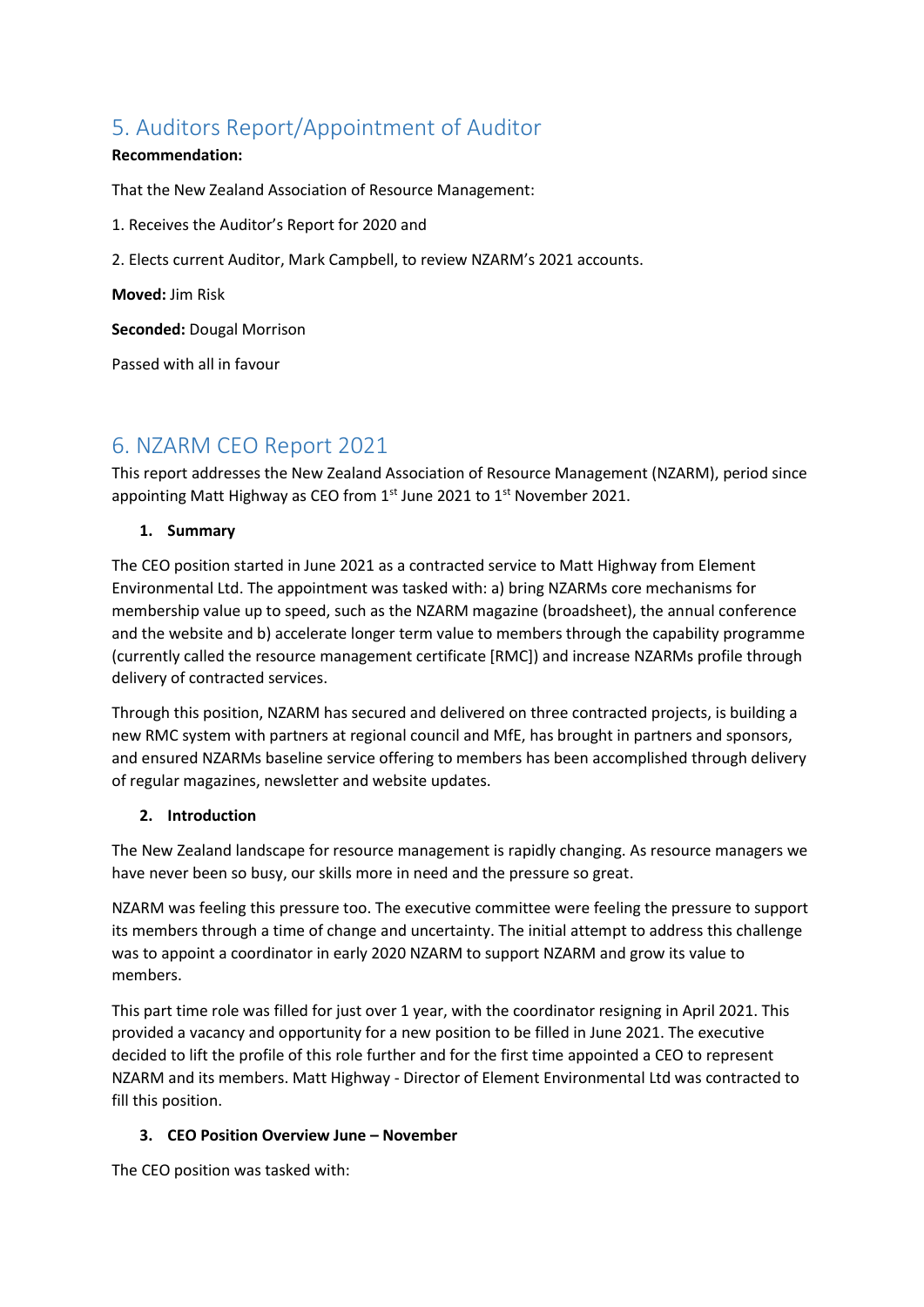- Growing NZARM membership.
- To deliver on key NZARM activities. Primarily broadsheet, the RMC and 2021 conference.
- Increase contact, engagement, and value for members from NZARM.
- Improve revenue streams to ensure NZARM longevity and relevance.

The contracted service was for \$33,000 in total (\$38,000 incl. GST) from June to December 2021 and was at a negotiated rate of \$100 per hour (a 50% hourly rate discount). Element Environmental Ltd was also contracted to provide professional services on behalf of NZARM, with NZARM to be provided 10% income after taxes.

#### **4. Meeting CEO Targets**

#### *A) Growing NZARM membership*

NZARM membership has been growing steadily over the last 8 years, with a doubling of membership in the last five years (figure 1). The change over the last year has primarily been from an increase in new members (table 1).

*Table 1 - Comparison of new members in 2020 and 2021 during the six-month period May to October (this time period was chosen to coincide with the CEO employment period).*

| New members, May 2019 – October 2020 |    |
|--------------------------------------|----|
| New members, May 2020 – October 2021 | 57 |

#### *B) Broadsheet*

- Since the CEO role the NZARM Broadsheet is back to being produced at 3 monthly intervals: June, September with the next due in early December.
- The broadsheet is now published and communicated out to members at  $~50\%$  of the other quoted contracted services.
- Broadsheet issues are now available via the website: [https://nzarm.org.nz/the-broadsheet](https://nzarm.org.nz/the-broadsheet-newsletter)[newsletter](https://nzarm.org.nz/the-broadsheet-newsletter)
- *C) Resource Management Certification (RMC), Capability and Capacity Building*
- Thanks to a great start from NZARM members led by Norm Ngapo and Paul Greenshields, we have been able to build on our current RMC system and align it with current resource management needs.
- Auckland Council, led by Tom Stephens, Leanna Birch, and Adam Schellhammer have helped NZARM start this programme with updates to a new web-based register of capability.
- An application is in with MfE right now that is designed to build an end-to-end capability and capacity building programme. Once it is in place it will, (without going into too much detail):
	- o Digitize the RMC so users can log on and register through a web-based portal.
	- $\circ$  Record current membership skills, experience and training and understand current membership better.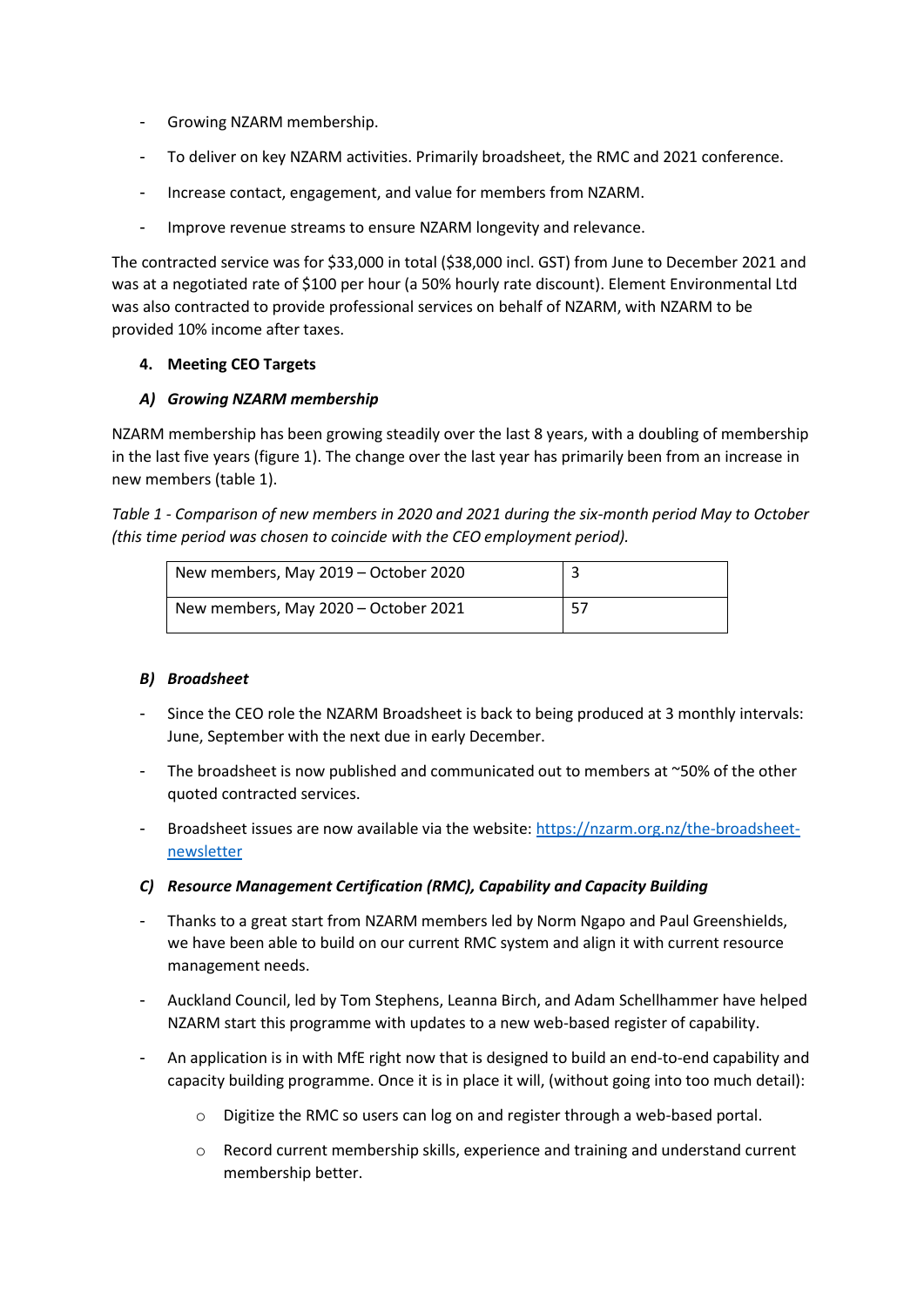- o Understands the gaps in capability and resource managers training needs and provide relevant regionally based training.
- $\circ$  Provides support to members through training, career pathway support, mentoring and qualifications
- Regional councils have been very supportive on the programme and have committed over 2000 in-kind hours to support this programme and just over \$160,000 co-funding. This support has been driven through Land Mangers Group led by Grant Cooper.
- We look forward to announcing the full programme in December 2021 and all going to plan, provide training packages in early 2021.

#### *D) 2021 Conference*

- Conference this year has been set up by a committee which has been led by the NZARM Executive with Wellington locals Louise Askin and Dougal Morrison. Dougal is leading the charge as the convenor
- The CEO role has been the major administrator for the conference, with a significant amount of the CEO contracted service time being spent on this activity.
- Thanks to the great sponsors of the event, who have provided record support this year and have stuck by NZARM despite a change in dates from November 2021 to 1-3 March 2022.

#### *E) Partnerships*

- This year NZARM has initiated a partnership programme. The programme is designed to be mutually beneficial and a true partnership. We are working with our new partners on what this programme looks like in the long term to ensure it is as useful as possible to NZARM and partnership organisations. The details of the programme can be found here: <https://nzarm.org.nz/partnership-programme>
- We are really pleased to have our new partners on board:
	- o Manaaki Whenua Landcare Research
	- o Ballance Agri-nutrients
	- o QCONZ
	- o Eagle technology
	- o WSP
	- o Simon Stokes Consultancy

#### *F) Contracted services*

For the first time ever NZARM has been able to provide contracted services.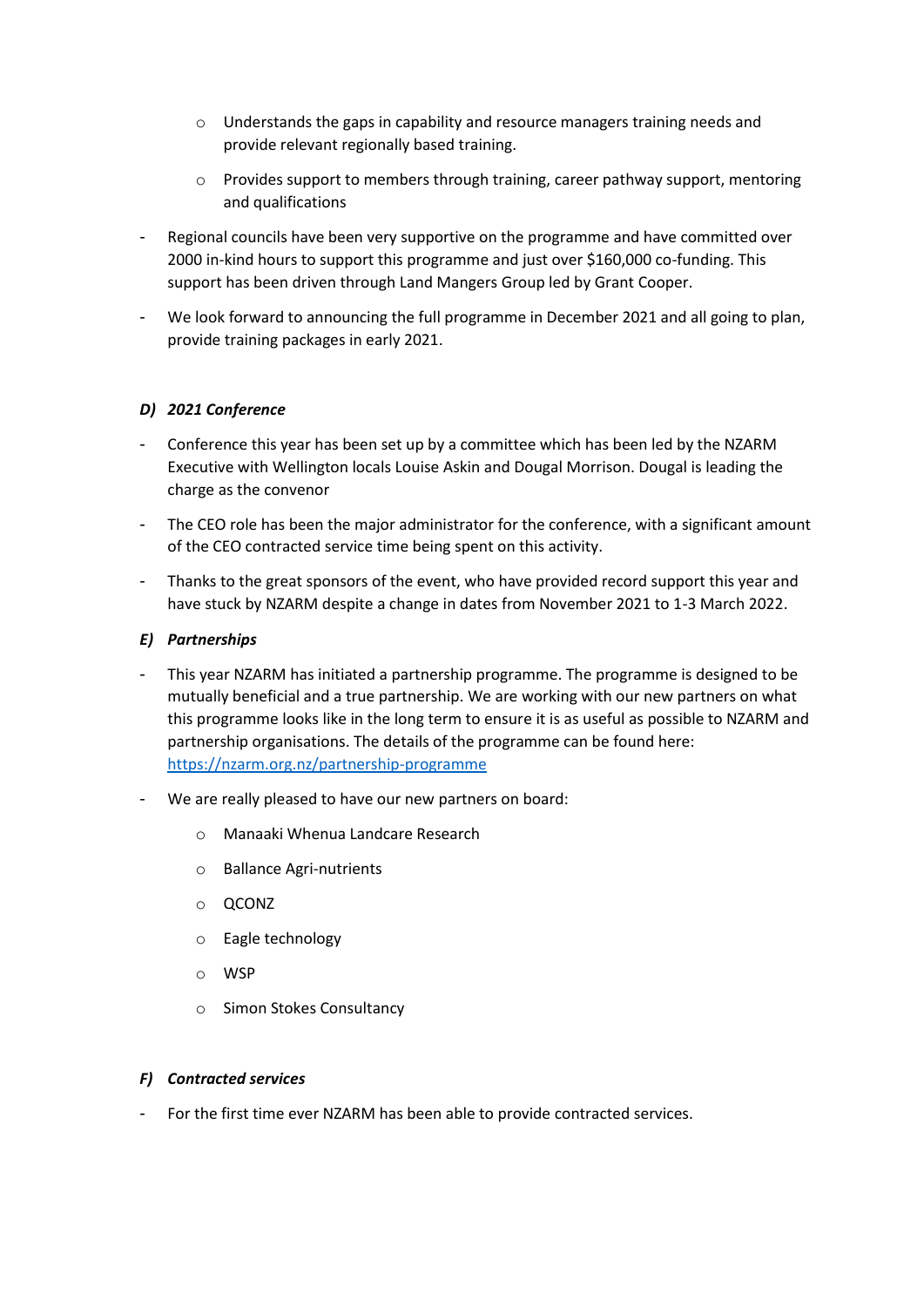- Three projects have been contracted this year, which included coordination of intensive winter grazing and support writing two submissions for council on freshwater farm plans and intensive winter grazing.
- These projects have provided \$3,400 in profit to NZARM over the last four months.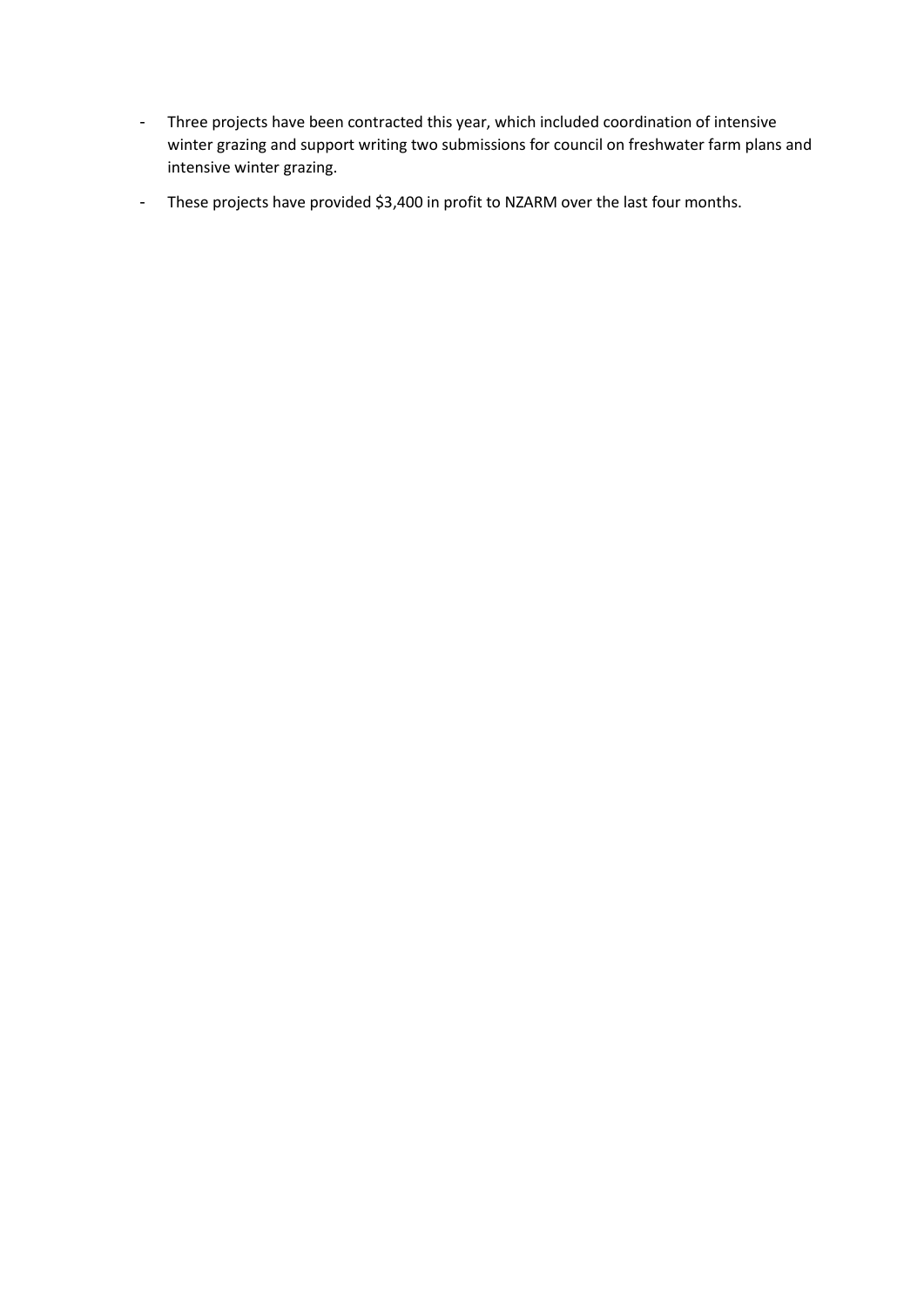#### **5. Acknowledgement of our hard-working executive team**

A huge thank you to NZARM executive members past and present is well and truly due. These volunteers have given up many hours to ensure NZARM is led well. With a CEO position, the president and executive positions require increased decision making, a fast pace and extra workload, so a massive thanks to the current executive for everything that you are doing!

Appointing a CEO for the first time ever required courage. It was a bold move that was made with the core principle of providing the members as much value as possible. Our goals remain to implement the NZARM strategy and provide as much value to members as possible. While the benefit from this bold move will be more apparent to our members in 2022, there is a strong belief that NZARM is on the right track and it is truly exciting times for this special, enduring and longstanding organisation.

Ing.

Matt Highway NZARM CEO

#### **Discussion:**

Simon Stokes asks question around the drivers and decision making for NZARMs partnership programme. Matt Highway replies that the NZARM strategy document provides the guidance for decision making around Partnerships. Nicola McHaffie notes that minutes/actions are recorded during executive committee meetings and these could be made available to the NZARM membership.

Simon Stokes asks how are partnership funds will be seen in NZARMs bank account? Jim Risk replies that there will be a line item that covers partnerships within the account.

Bala Tikkisetty asks Matt Highway about MfE partnership strategy programme and how the process has gone. Matt's reply is that process has been going smoothly and MfE have been very supportive.

#### **Recommendation**

THAT the New Zealand Report Association of Resource Management receives CEO Report for 2021.

**Moved:** Nicola McHaffie

**Seconded:** Norm Ngapo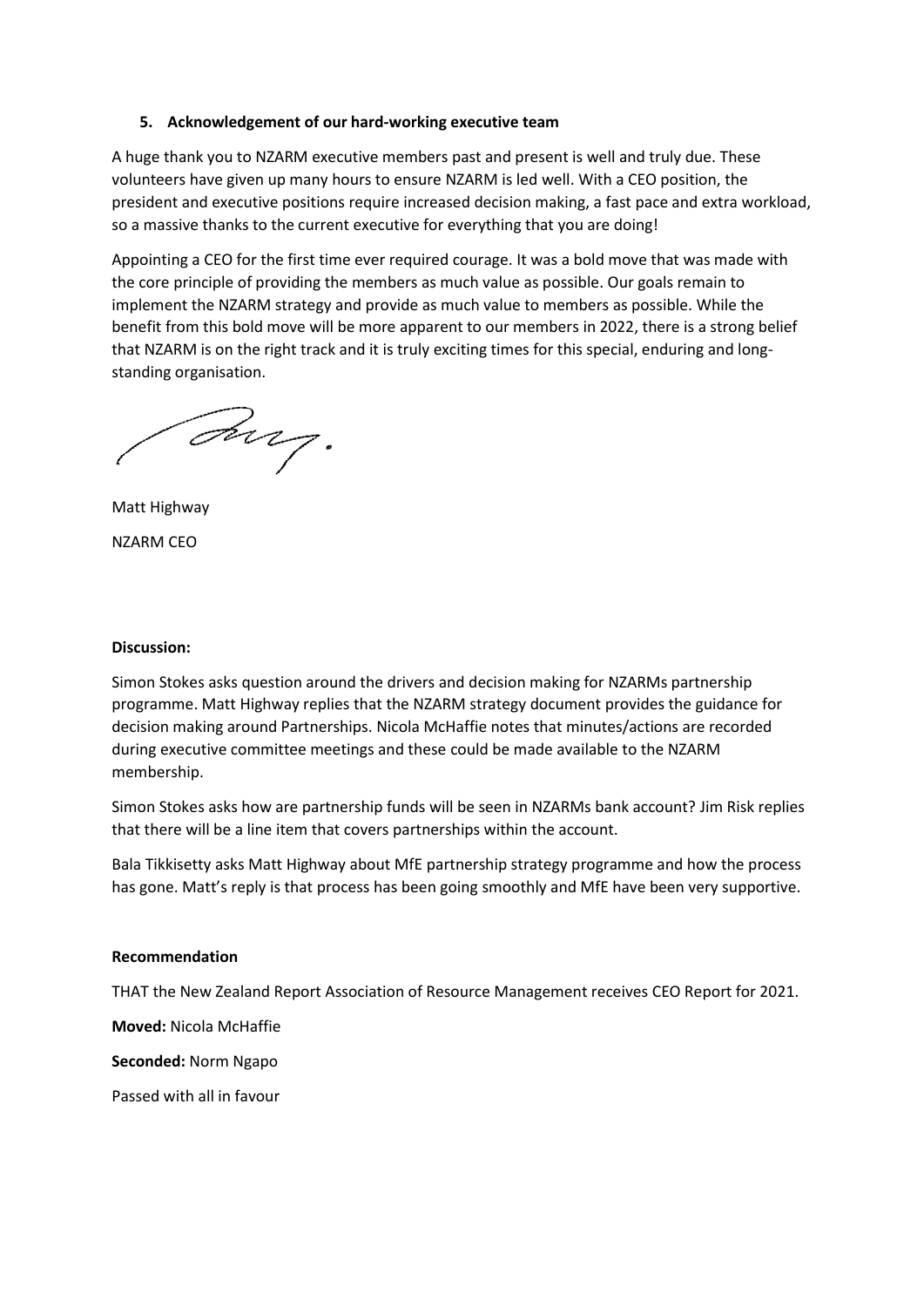## 7. Secretariat Report

#### 2. Secretary Report

Secretariat summary provided by Sheree Bay

Annie Perkins, and her team from Groundwork Associates, have provided Secretariat services for NZARM for the past eleven years. This role was taken over in late August 2021 by Sheree Bay. It is acknowledged as a small role for NZARM essentially providing a recording functionality across the membership.

Membership Database Summary

| <b>Member Status</b>                | Total        |
|-------------------------------------|--------------|
| Ordinary                            | 247          |
| Ordinary - RMC                      | 1            |
| Ordinary - RMC Professional         | 13           |
| <b>Ordinary subtotal</b>            | 261          |
| <b>Partner Members</b>              | 20           |
| <b>Partner Organisations</b>        | 6            |
| Honorary (incl. 4 RMC Professional) | 10           |
| <b>Students</b>                     | 3            |
| Retired                             | 15           |
| Libraries                           | $\mathbf{1}$ |
| <b>Total</b>                        | 316          |
| Lapsed                              | 81           |

Lapsed members: 0 members were noted as lapsed at 31/03/2021.

2 members were noted as lapsed at 21/01/2021

Plus 1 additional member noted as lapsed at 23/09/2021

Resigned members: 10 members resigned in the period 1 November 2020 to 31 October 2021.

New members: 64 new members in the period 1 November 2020 to 31 October 2021.

Unpaid members: There are currently 57 members who have unpaid subs for the current year.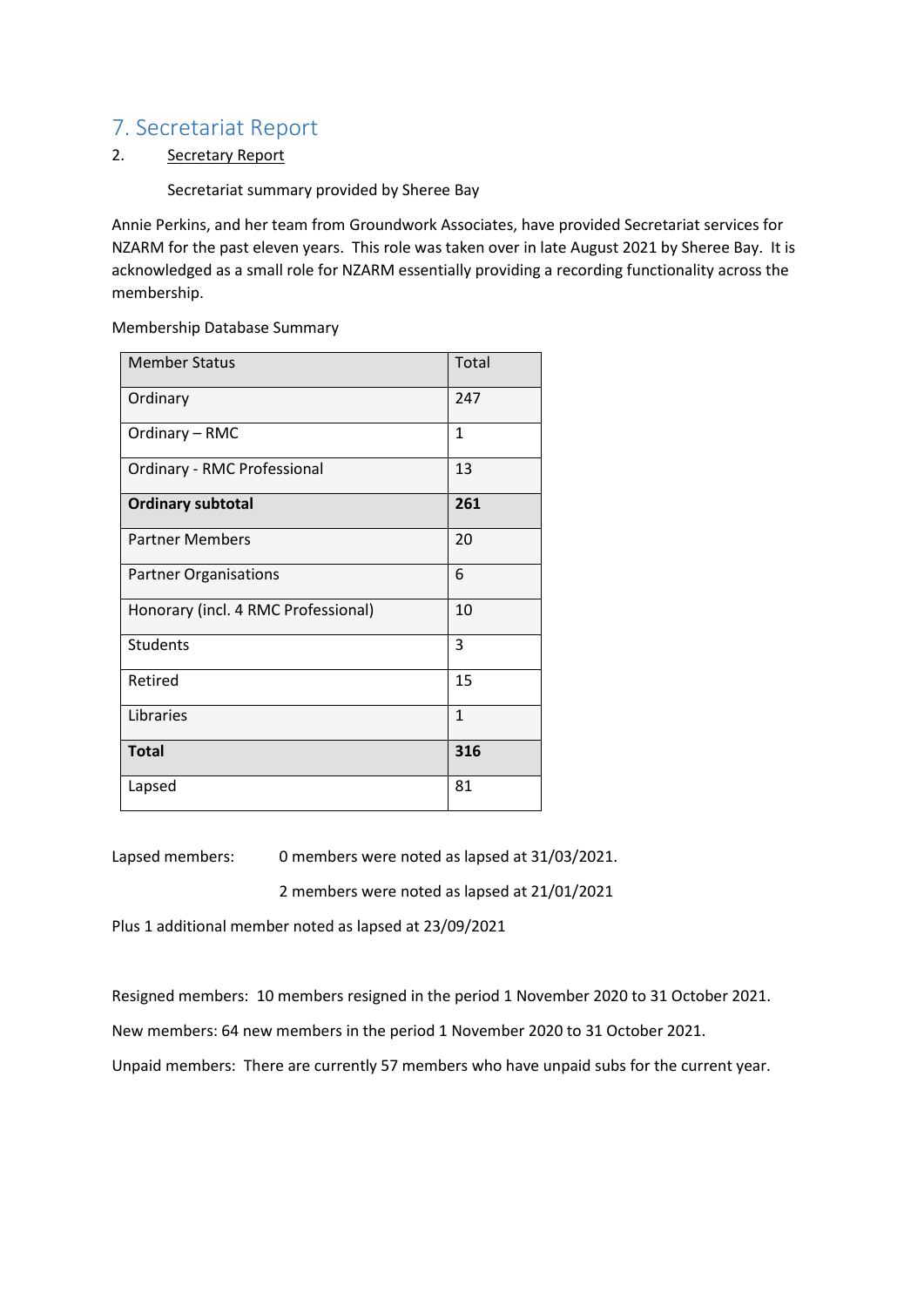#### **Secretariat Activity**

#### **Email and mail management**

- Usual activity collecting and processing Association mail from PO Box, processing incoming emails.
- Bulk invoicing & emailing annual subscription renewals for 2020-2021 financial year.
- Reminders sent to new members with unpaid subs due.
- Broadsheets sent in September and June 2021.
- -

#### **Financial management**

- There are currently 57 members who have unpaid subs for the current year. The committee have been given this list and were contacting them.
- Processing bank deposits (incoming via direct credit & credit card).
- Supplier bills: Xero data entry and uploading for monthly payments.
- 2020-2021 annual accounts prepared.

#### **Membership database**

- Processing new membership applications, resignations & updating member contact details.

#### **Mailouts**

Job advert details: 34 emails sent recruiting for 37 roles

| 11th Nov20 | Land Management Advisor                     | Northland RC                 |
|------------|---------------------------------------------|------------------------------|
| 15th Nov20 | Land Management Advisor                     | <b>Horizons RC</b>           |
| 7th Dec20  | Land Management Advisor                     | <b>Greater Wellington RC</b> |
| 15th Dec20 | Land Use Consulting Analyst                 | Forest 360                   |
| 15th Dec20 | Land Use Consultant                         | Forest 360                   |
| 15th Dec20 | <b>Operations Manager</b>                   | Forest 360                   |
| 18th Jan21 | Land Manager                                | Northland RC                 |
| 25th Jan21 | Catchment Management Officer                | Waikato RC                   |
| 25th Jan21 | Workshops and Works Co-ordinator            | Hawkes Bay RC                |
| 27th Jan21 | Resource Officer - Land Development         | Waikato RC                   |
| 12th Feb21 | Land Management Advisor - Professional      | <b>Horizons RC</b>           |
| 23rd Feb21 | <b>Environmental Planner</b>                | Ernslaw One Ltd              |
| 24th Feb21 | Zone Manager Taupo/Upper Waikato            | Waikato RC                   |
| 24th Feb21 | Senior Catchment Officer Upper Waikato      | Waikato RC                   |
| 24th Feb21 | River Management Office Taupo Upper Waikato | Waikato RC                   |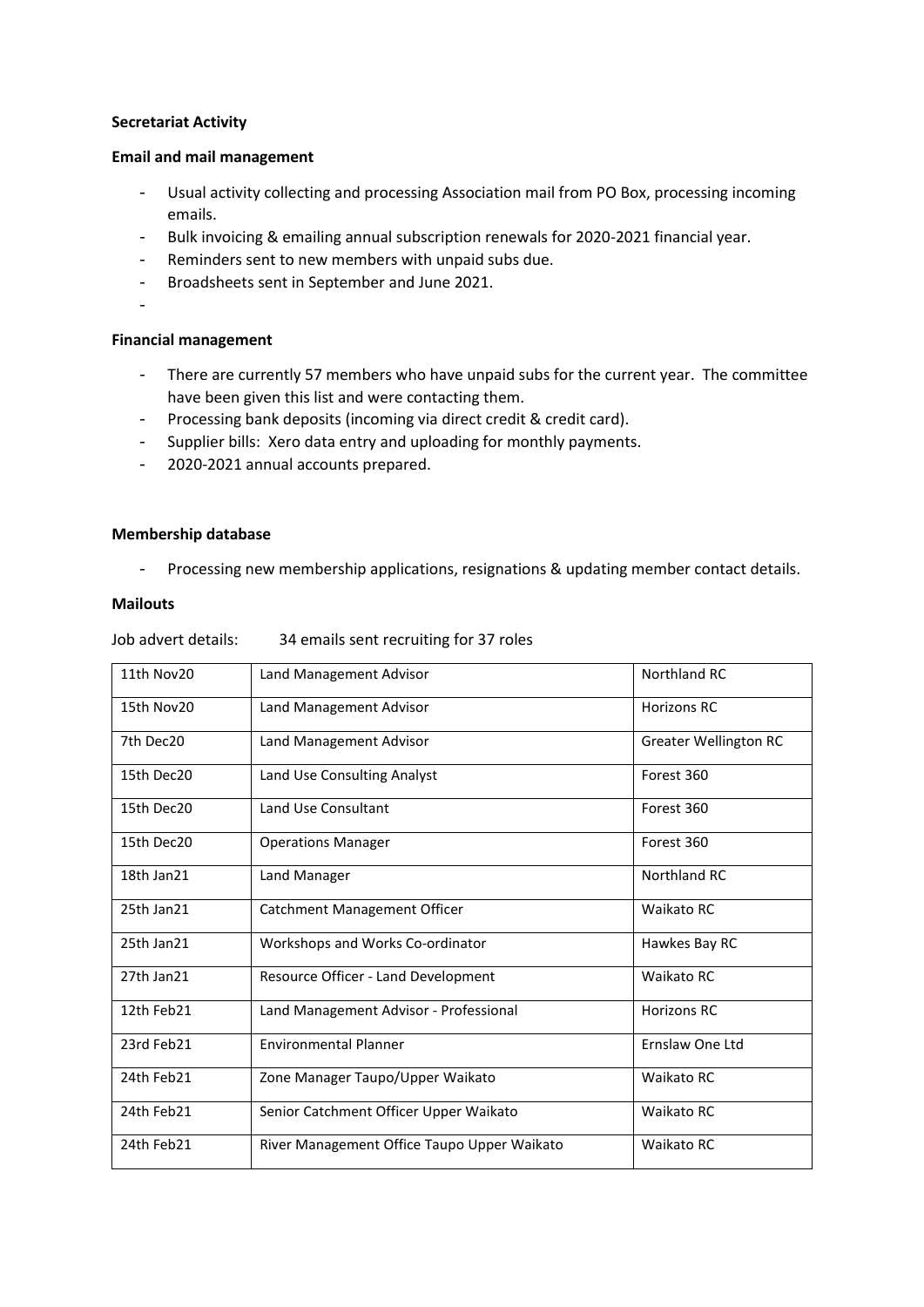| 26th Feb21  | <b>Resource Scientist Land and Soils</b>                        | <b>Tasman DC</b>              |
|-------------|-----------------------------------------------------------------|-------------------------------|
| 18th Mar21  | Catchment Management Unit Lead                                  | Waikato RC                    |
| 19th Mar21  | Farm Environmental Management Plan (FEMP) Project<br>Manager    | Hawkes Bay RC                 |
| 19th Apr21  | Kaipara Moana Remediation Programme Pou Tātaki                  | <b>Auckland Council</b>       |
| 10th May21  | River & Catchment Management Officer Coromandel                 | Waikato RC                    |
| 12th May21  | Senior Strategist Natural Environment                           | <b>Auckland Council</b>       |
| 14th May21  | Land Management Officer - Hill Country                          | Taranaki RC                   |
| 14th May21  | Land Management Officer - Riparian                              | Taranaki RC                   |
| 28th May21  | Senior Catchment Management Officer                             | <b>Waikato RC</b>             |
| 31st May21  | Land Management Advisor - Taihape                               | <b>Horizons RC</b>            |
| 7th Jul21   | <b>Environmental Consultant</b>                                 | Allegrow Ltd                  |
| 12th Jul21  | <b>Consents Officer</b>                                         | Taranaki RC                   |
| 12th Jul21  | Consents manager                                                | Taranaki RC                   |
| 21st Jul21  | Catchment Management Officer - Waipa & Central                  | Waikato RC                    |
| 22nd Jul21  | Catchment Remediation Advisor(s) 2 roles                        | <b>Richardson Consultants</b> |
| 23rd Aug21  | Senior Healthy Waters Specialist                                | <b>Auckland Council</b>       |
| 8th Sept21  | Principal & Lead Strategists - Natural Environment - 2<br>roles | <b>Auckland Council</b>       |
| 17th Sept21 | Senior Farm Sustainability Specialist                           | <b>Balance</b>                |
| 26th Oct21  | River Management Officer Taupo / Upper Waikato                  | Waikato RC                    |

#### **Discussion**

Matt Highway thanks the Groundworks team in particular Annie Perkins for all the work and support for NZARM over the years in the secretariat role. Also welcomes Sheree Bay who has come on as new secretariat.

#### **Recommendation**

THAT the New Zealand Report Association of Resource Management receives the Secretary Annual Report 2021.

**Moved:** Nicola McHaffie

**Seconded:** Bala Tikkisetty